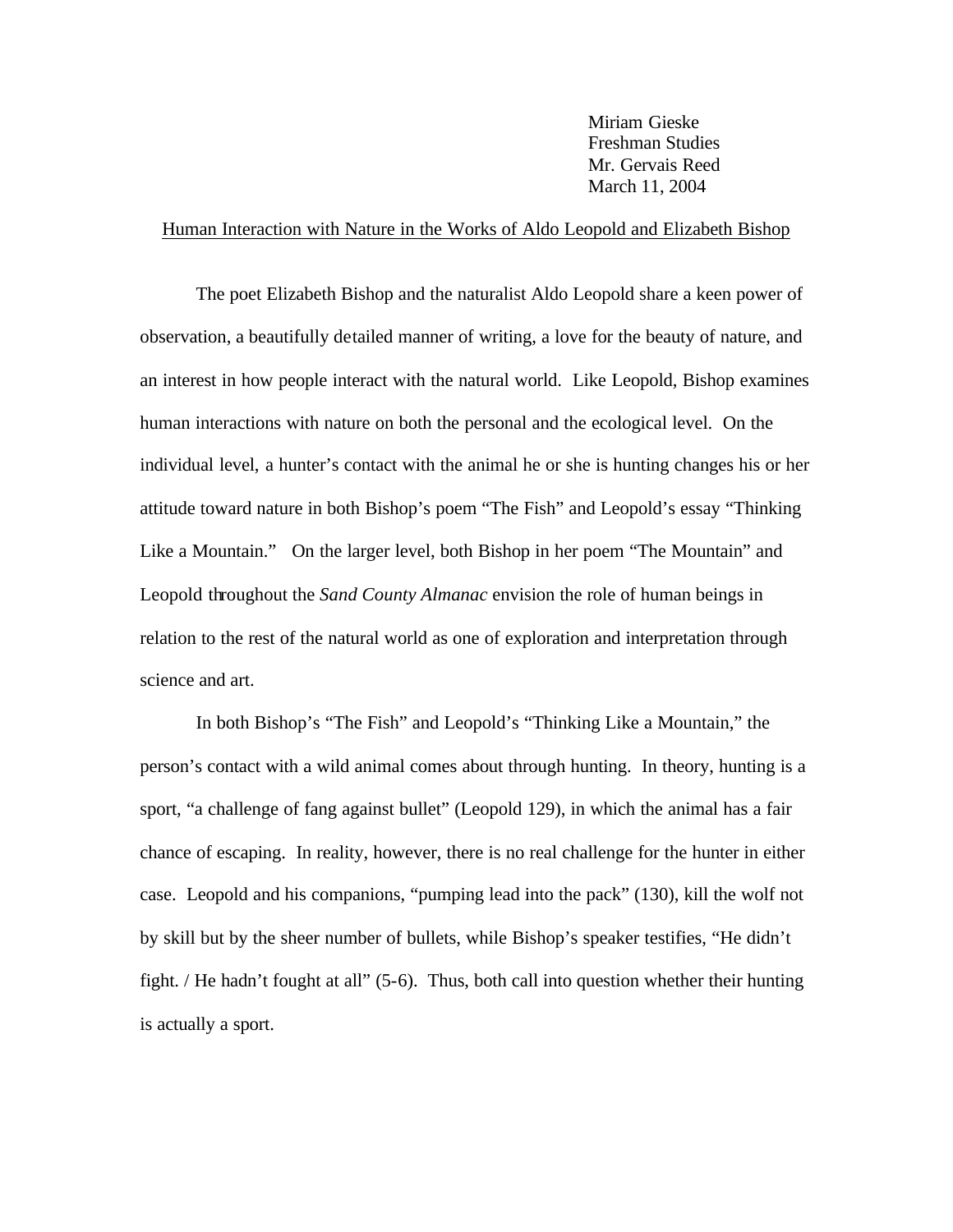Both Leopold and Bishop's speaker are initially unaware of the true value of the creatures they hunt. Leopold writes, "I thought that because fewer wolves meant more deer, that no wolves would mean hunter's paradise" (130). Bishop's speaker, with her detailed and evocative visual descriptions of the fish, seems more sensitive to its significance, but when she looks into the fish's eyes and it does not look back at her, it is clear that she has not yet made a connection with the fish. For both narrators, this lack of emotional connection changes when they notice some striking detail about the wolf or fish which awakens them to the symbolic value of the animal and transforms their way of relating to nature. Leopold sees "a fierce green fire dying" (130) in the eyes of the wolf and senses that his neat equation of fewer wolves equals more deer is inadequate, and that wolves have an importance unknown to him. He goes on to develop a new conservation ethic, one that values wolves as well as deer and protects wild animals for their own sake and that of the ecosystem, not just for the pleasure of hunters. Bishop's speaker notices five fishhooks dangling from the fish's mouth and realizes how many times the fish has battled for its life and won. Its fighting spirit earns her respect and causes her to release the fish.

The particular symbolic value that each writer finds in the wild animal is evident in his or her beautifully poetic descriptions of the animal. Each admires the animal for its undaunted courage in the face of a harsh existence. Bishop repeatedly uses words and images which personify the fish as a wise old warrior: the fish is "battered and venerable" (8), his skin is "like ancient wallpaper" (11), and the broken fishing lines that hang from his mouth are "like medals" (61) or "a five-haired beard of wisdom" (63). For Bishop, the fish's symbolic value is found in its old age and its history of struggle and victory.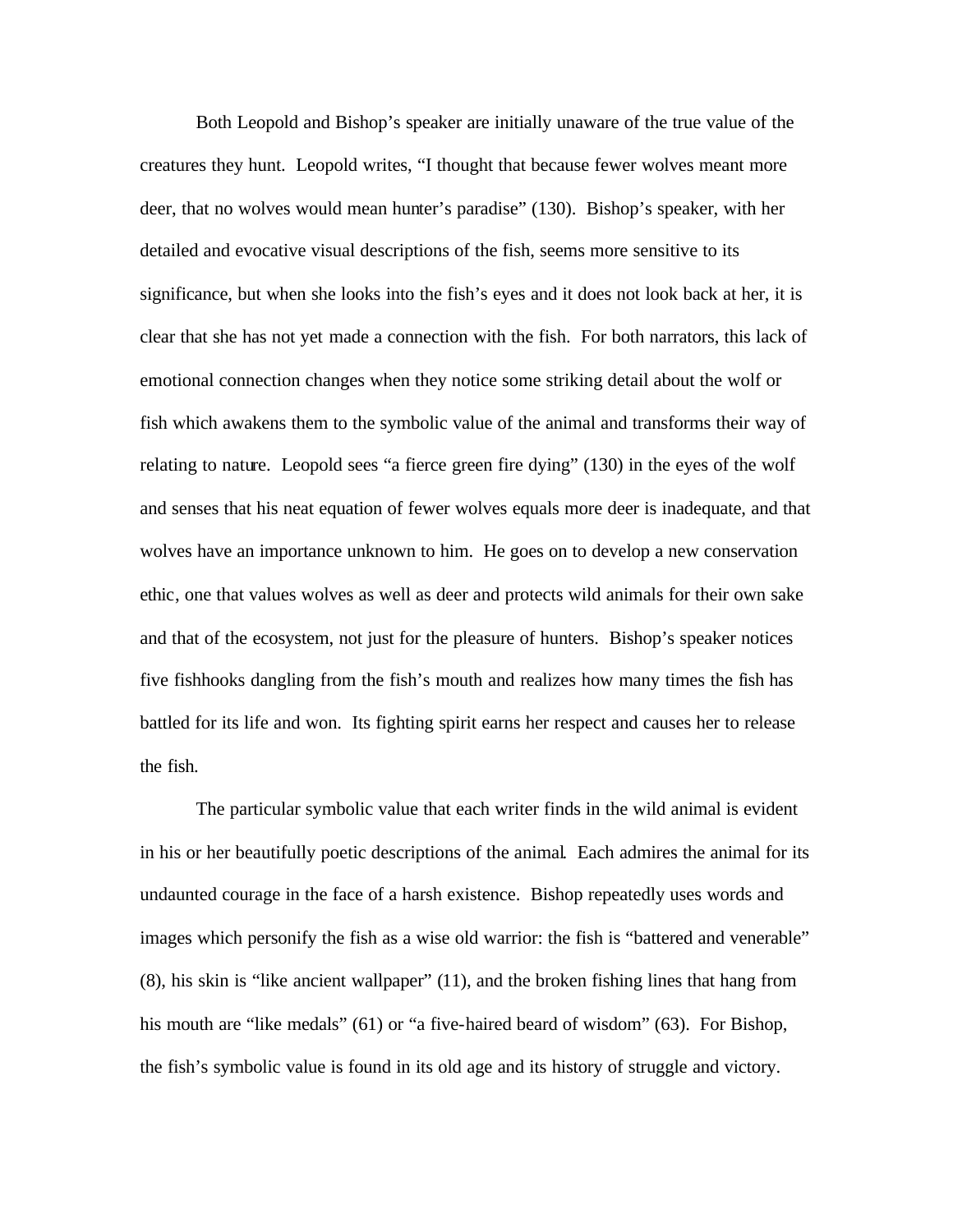Leopold, meanwhile, discovers the symbolic value of wolves in their "wild defiant sorrow" and "contempt for all the adversities of the world" (129). He also finds it in their mysterious significance, about which the mountain knows but human beings can only speculate.

Unlike Bishop, Leopold advances a practical argument for exercising restraint in hunting: without wolves to keep their population in check, deer multiply out of control and destroy their own habitat. He makes clear, however, that he discovered this pragmatic reason quite a while after he first sensed that there is something wrong with exterminating wolves, and that it was the "fierce green fire" (130) in the eyes of the old wolf which impelled him to change his mind and his ways.

Both writers also explore human interactions with nature on the ecological level. Bishop's poem "The Mountain" and Leopold's essay "Thinking Like a Mountain" each deal with an anthropomorphized mountain which has its own opinions regarding human interactions with it. Bishop does not explicitly define either who or what the speaker of the poem is or to whom the lines "tell me how old I am" (8) and "you never stay long enough" (23) are addressed. Based on the words "the valleys stuff/ impenetrable mists/ like cotton in my ears" (9-11) and "the waterfalls/ go unwiped" (30-31), it seems clear that the poetic "I" is the mountain itself, personified as an old man. It appears that the mountain's speech is addressed to human beings, for only they climb up a mountain carrying lights (21-22). Both Leopold and Bishop contrast the great age of the mountain with the youth of human beings. However, where Leopold's mountain is old and wise, Bishop's is old and decrepit, almost senile, and where Leopold associates youth with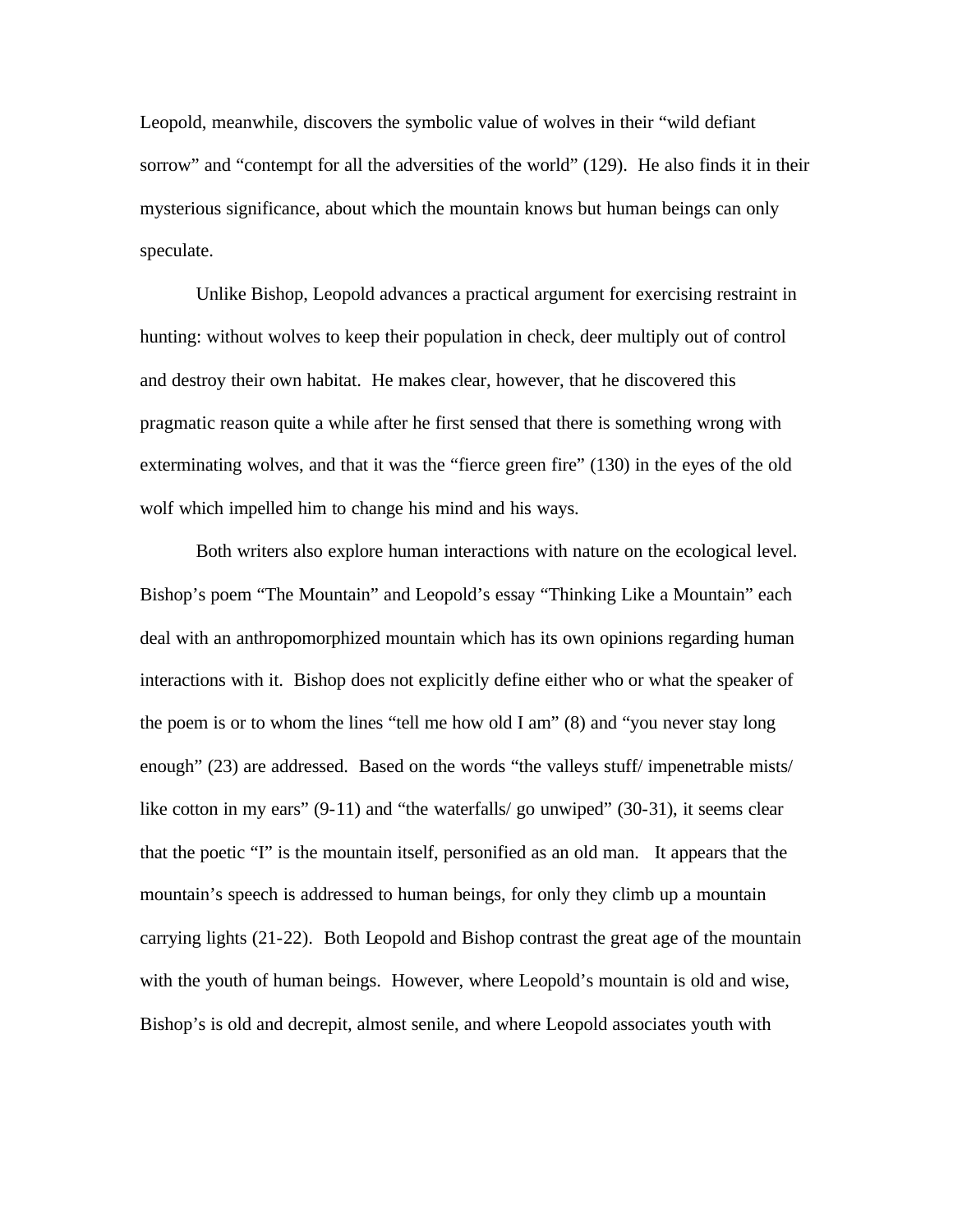inexperience and reckless folly, Bishop associates it with activity and the ability to learn and teach.

While Bishop's mountain longs for people to visit it, as seen in the words "oh children! / you never stay long enough" (22-23), it seems Leopold's mountain would much rather be left alone. After all, the mountain coexisted well with its deer until people upset the balance of the ecosystem by hunting the wolves. One is tempted to say that for Bishop, the natural world is incomplete without human beings, while for Leopold, the natural world is self-sufficient and would be better off without human interference. However, one should resist the temptation to so simplify Leopold's view of human interactions with nature. Even though Leopold values wilderness highly and recognizes that the human pressures of agriculture and recreation unavoidably threaten the few remaining wild areas, he, unlike some modern environmentalists, does not come to the gloomy conclusion that the only thing wrong with the world is our presence in it. Leopold's goal is not simply the preservation of wilderness, but the preservation of the health of the land and the creation of "a state of harmony between men and land" (207). Leopold argues that the use of the land need not result in its degradation. He contrasts the destructive impact of cattle ranching in the Southwest with the sustainable methods of agriculture practiced by the Pueblo, the peasants of India, and the Native Americans who built terraces along the Rio Gavilan, saying, "There once were men capable of inhabiting a river without disrupting the harmony of its life" (150). Furthermore, Leopold asserts that humans do have a place in the natural world; they are "biotic citizen[s]" (223). Thus, for Leopold as well as for Bishop, human beings clearly have their own role to play in the world of nature.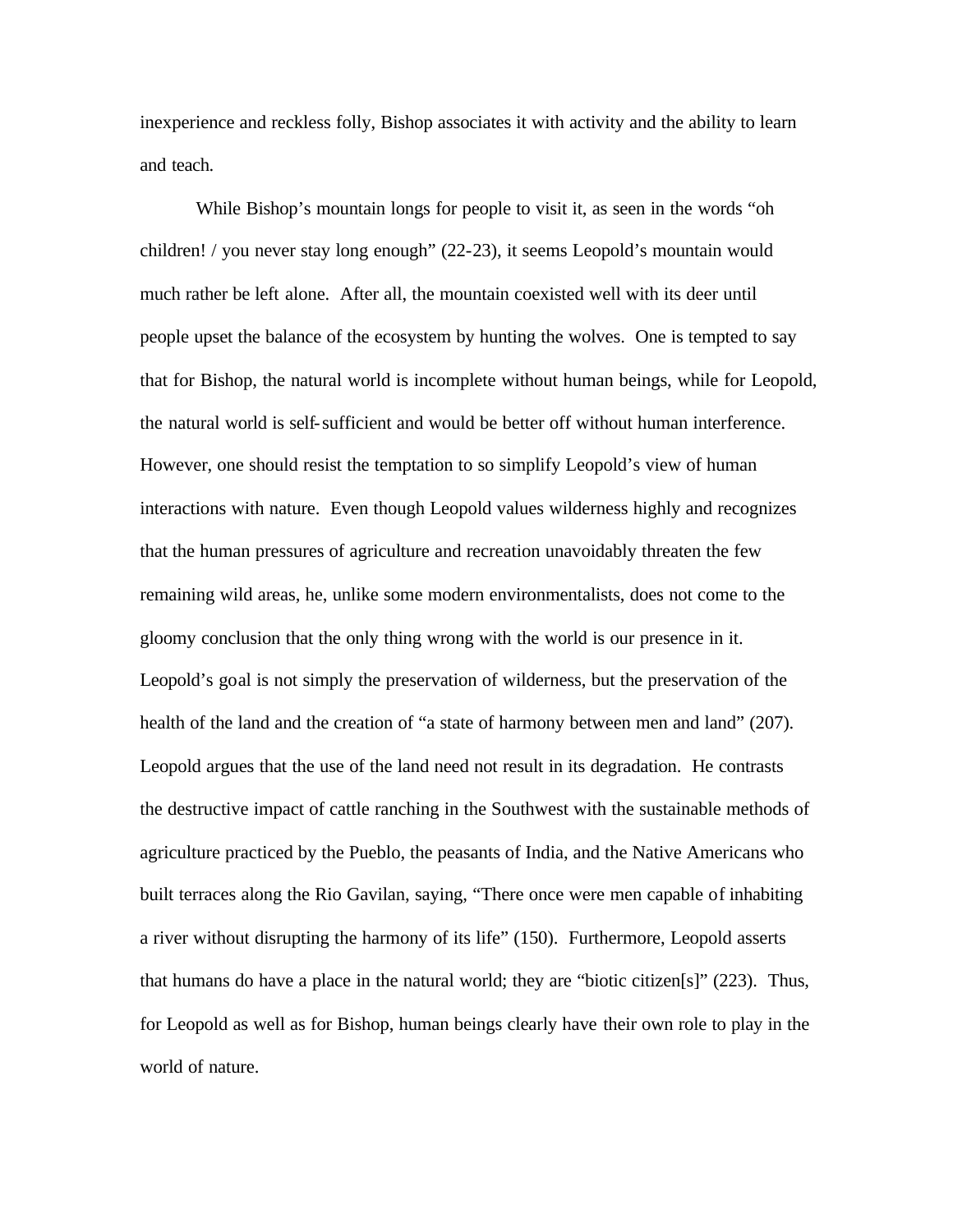What is the proper role of human beings in nature? Through her mountain's repeated pleas for someone to tell it how old it is, Bishop suggests that one role of humans is to explore and reveal nature's mysteries. The fact that the mountain speaks to people implies another role for human beings, that of listeners. Her poem also hints at a role for humans as interpreters, for it is Bishop herself who, in writing her poem, gives the mountain a voice. In other words, the function of human beings may be to serve as the consciousness of the universe, or the conscious element in the universe. Likewise, Leopold speaks of science as man's "searchlight on his universe" (223), argues for "perception" as the highest form of outdoor recreation, asserts that the grebe's cry calls for "translation and understanding" (160), and through his writing gives a voice to the mountain, as well as to numerous plants and animals. If "the raw wilderness gives definition and meaning to the human enterprise" (Leopold 200-201), perhaps it is also true that human beings give "definition and meaning" to the natural world by their works of art and science.

These two works also suggest the role of humans as interpreters of nature in the way they encourage the reader to inquire into the significance of the text. By leaving the speaker and addressee of her poem undefined and by using enigmatic images such as "stone wings have sifted here/ with feather hardening feather" (25-26), Bishop invites the reader to search for and interpret the meaning of the poem. The reader's exploration and interpretation of the poem thus echoes the scientist's and artist's exploration and interpretation of nature. To a somewhat lesser extent, the reader of Leopold's "Thinking" Like a Mountain" also must exercise his or her powers of analysis and interpretation to discover the "hidden meaning" (Leopold 129) in this essay, and in the cry of the wolf.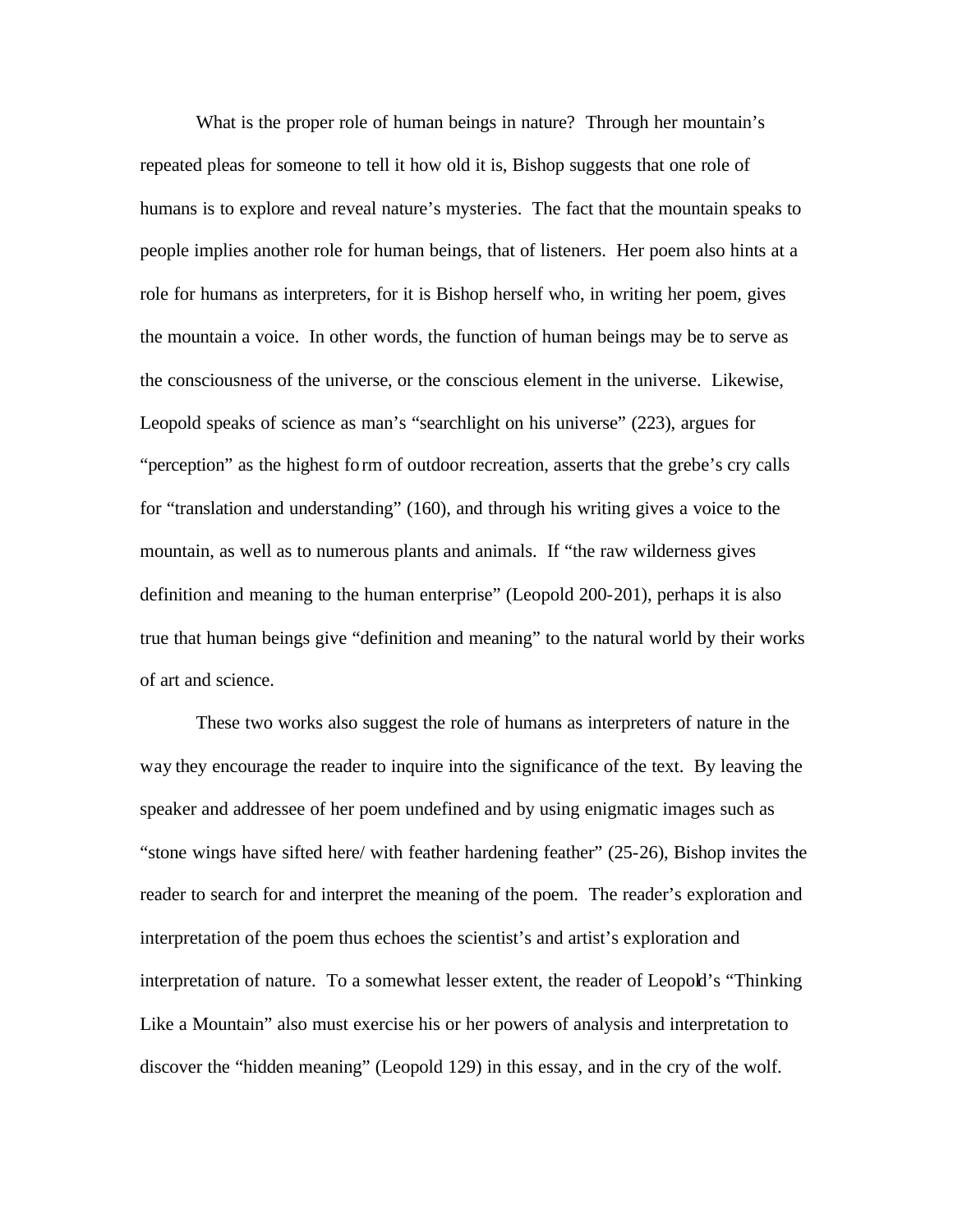For both Leopold and Bishop, an individual emotional connection with a wild animal has the power to transform a person's attitude and actions toward nature by producing an appreciation for the intangible qualities of wild creatures. Both suggest that the larger role of human beings in nature is to explore, perceive, understand, and give a voice to the world around them through science and art. They suggest this both through what they say in their writing and by the very act of writing, which is an act of perception and interpretation of nature. However, their interpretations of the mountain's message beg the question of whether they are interpreting it correctly, or whether they are simply attributing their own views to landforms. Perhaps their works are best seen as an invitation to their readers to explore the natural world for themselves and create their own interpretations. Contact with wild creatures might change our attitudes too!